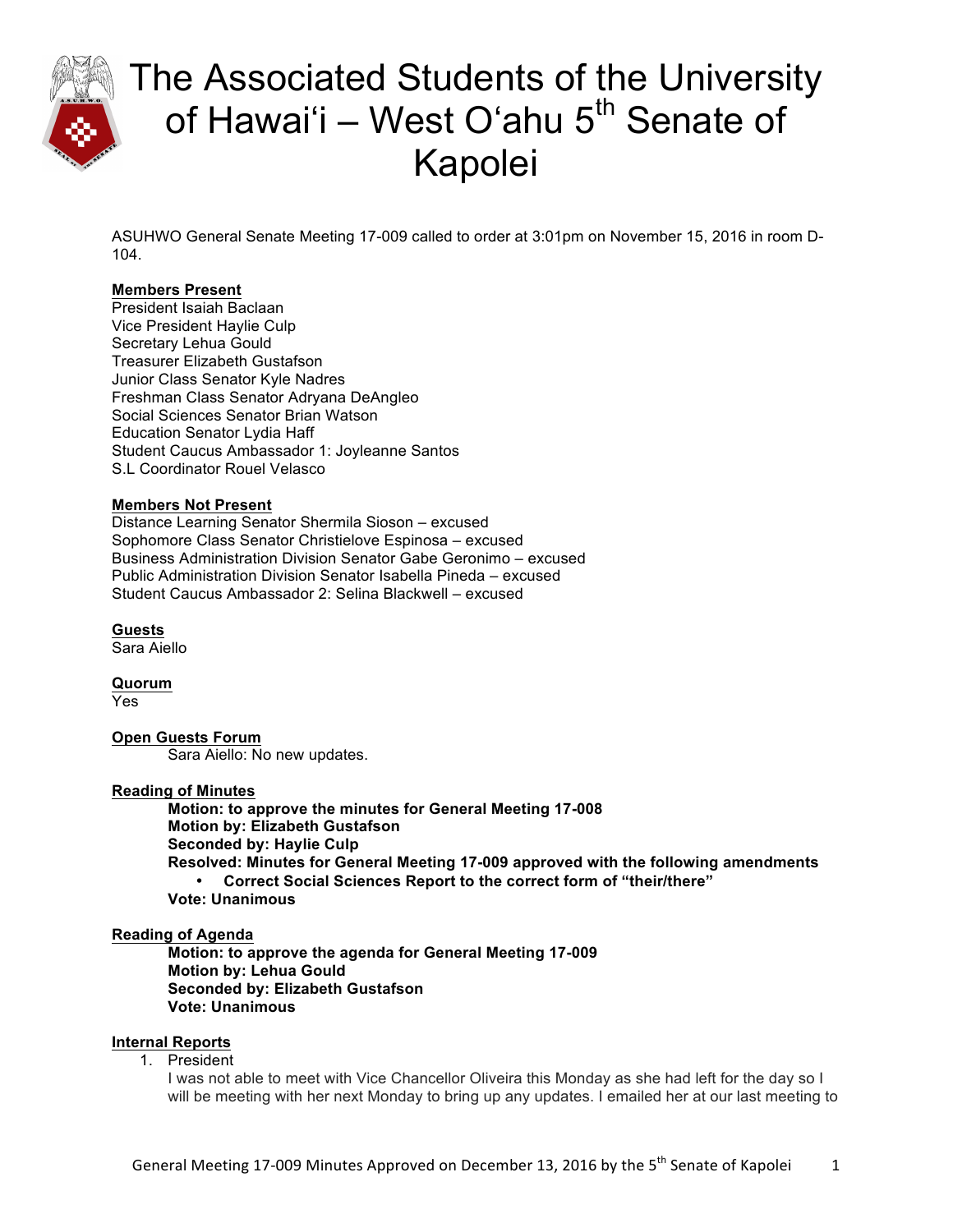

ask if the Breaking Ground ceremony is open to the public, but I did not receive a response. Therefore, as soon as I find out this information, I will be sure to let the senate know. Also, I will be attending the Student Survey Roll Out Committee meeting tomorrow at Mānoa. I will send out the minutes from our last meeting now. I also had a meeting with an ASUHWO student who spoke to me about creating a stronger relationship between UHWO and Tokai International College. He voiced that he was interested in advocating to have UHWO establish a relationship with Tokai beyond intramurals, but rather having some of our students tutor at their university, becoming involved with their cultural events, etc. Therefore, I provided him with Rouel's information, as he was also interested in involving SAFB. He also provided me with the names of professors who are also interested in bridging that gap. Therefore, I will be contacting them soon to initiate a meeting between our two student government organizations. This ASUHWO student is a part of the international club, tutors at Tokai, and has expressed that he is interested in seeing the building of a better relationship between our two schools.

### 2. Vice President

I've met with everyone but Gabe and Selina, so I am still waiting to meet with both of them. Aside from that, all senators should be able to give some sort of initiative report today, as I was able to meet individually with everyone else. On a personal note, I did send out an email regarding the ordering of graduation stoles so if you'd like a stole, please let me know. Lastly, just a reminder that we will be having our senate training next week on Monday the  $21<sup>st</sup>$  at 5:00pm.

### 3. Secretary

During Fall Fest, I was approached by a representative of Lanakila Meals on Wheels and she had asked if any of our senate members would be interested in volunteering with their organization, whether it be once a week, once a month, or more often than that. She expressed that they are looking for volunteers for just about all of the services they provide. We also talked about whether our entire senate would be interested in coming together and volunteering as a whole. I explained to her that I would bring this information to the senate.

### 4. Treasurer

I had my monthly meeting with Kevin and we spoke about the Ground breaking ceremony on November 20<sup>th</sup>, that Isaiah had previously mentioned. If you folks are available to attend the ceremony, please do and feel free to encourage your peers to come as well. The Governor, President Lassner, Chancellor Doris Ching, and Isaiah will be speaking at this event. For the Creative Media building, UHWO is working off of the old LRDP, which only encompassed 135 acres, and that is how they are determining how to place the building; they will not be working off the new LRDP that they are putting together. The Allied Health Building is predicted to be completed by Fall 2018.

Also, as we spoke about Bonnie in one of our previous meetings and were unsure of her job description, I took the liberty of getting this information from Kevin. Bonnie is the Director of Facilities and Planning and Campus Operation. She oversees the planning of the LRP, planning for the construction of new buildings, ect. She did not oversee the building of the Allied Health Building; instead, the Office of Capital Improvement oversaw this project because funding for this project comes from the legislature. Bonnie also oversees campus operations such as the maintenance and repair of buildings, grounds keeping, the health and safety of hazardous materials, lab safety, but not campus security.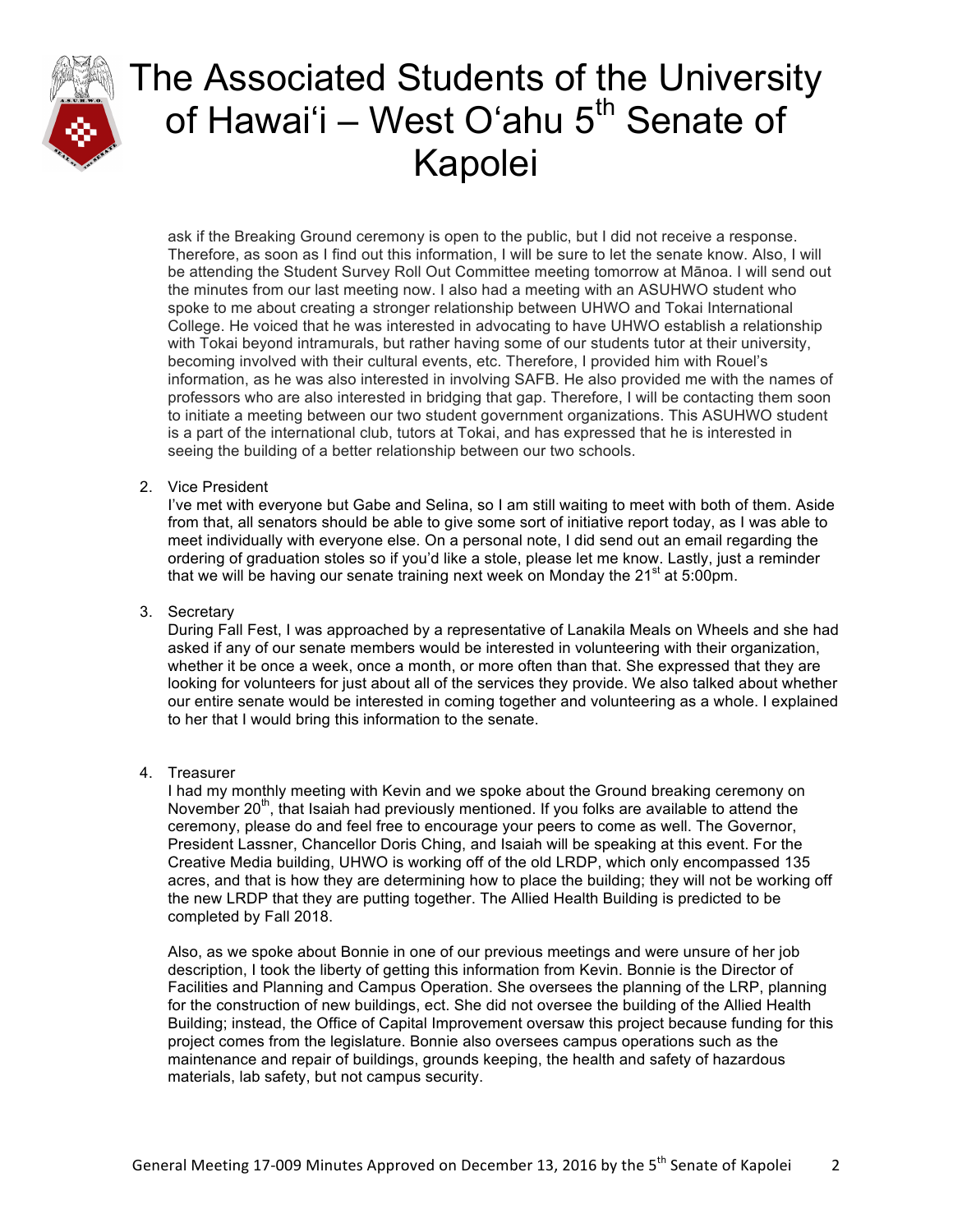

Kevin also shared that he was glad that the library hours were extended again and shared that the staff is keeping a close eye on the use of the library during certain parts of the year and will use those observations in order to determine library hours in the future.

Lastly, UHWO is trying to finalize and agree on a revocable permit with Alun farms, which is the organization that farms on UHWO land. What is happening is the dust from farming is tampering with our building equipment and the purpose of the revocable permit will be to stop farming at any time when UHWO is ready to develop the land. UHWO own lots of land and President Lassner prefers to refer to the land as University of Hawaii land as the land will also be used to house University of Hawaii programs on this side of the island.

### 5. Advisors

a. Student Life Coordinator

I purchased a box paper which is now in the ASUHWO office. Also, an email was sent out the Maenette Benham was named as the new UHWO Chancellor. Additionally, the Campus Center Board is funding an event called Snow Day and will be working with Hawaiian Ice, who will be providing six tons of ice for the event. This will take place on November 30th and is to help relieve stress during finals. Lastly, I am still working on finalizing the Hoʻopili Hou applications so do let me know if you are interested in attending Hoʻopili Hou as the CCB has funding to send students to this leadership workshop; Hoʻopili Hou will be held on January 26 - 29. For those who do attend, you will be required to provide a return of service to the campus in the form of a presentation or a workshop at our UHWO RISO Rise Up conference. RISO Rise Up will be undergoing some changes as we are renaming RISO Rise Up. There may be two types of conferences running on our campus next year; The first is RISO Rise Up and the second will be a bigger conference that I am looking into holding for our campus.

- 6. Standing Committee Reports
	- a. Budget and Finance We have not had a committee meeting.
	- b. Activities See Appendix
	- c. Legislative

We are still looking through the By Laws and looking closer at the different expectations of the senate and how those expectations can be enforced. For example, if a senate member is not completing his or her hours, what is the Executive Board policy for making sure that the senate member begins completing his or her required hours? With that being said, we are looking into formulating some form of best practices, not to include within the By Laws but possibly in an SOP book because ours is out of date.

Lehua: As I do put our senate office hours on our website and on Facebook, what I've been doing with the senators to keep them accountable is I've been having them text me if they are unable to make their scheduled hours and blasting that update on our social media sites for our constituents to be aware of. But to make sure that senators are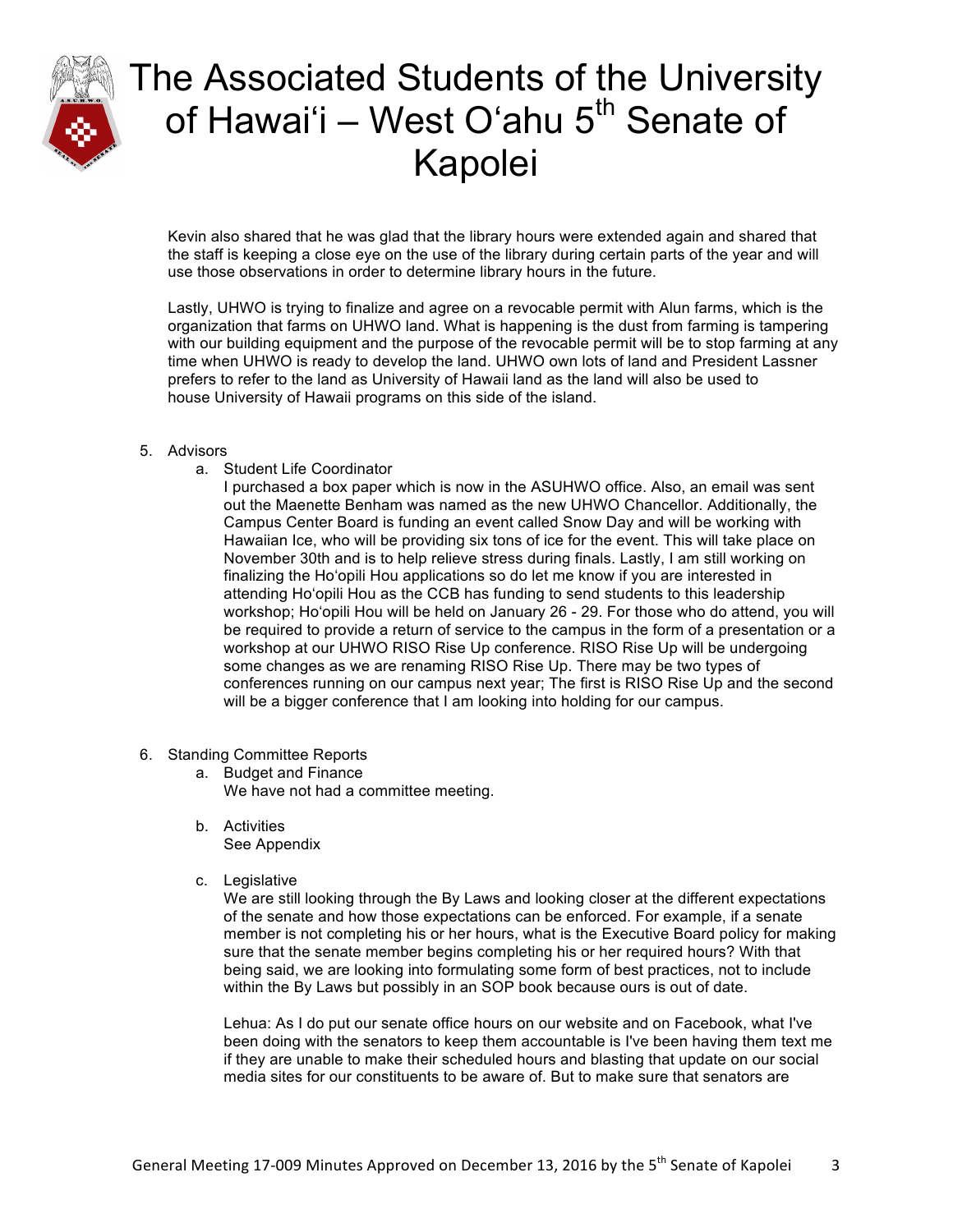

making there hours, I agree with Haylie that we do need to look into establishing some sort of best practice.

Haylie: Yes and that is all I have for that item. Additionally, I've been speaking with Shermila as she wrote a resolution that addresses how to get training information to senators who are not on-island to attend our trainings. So once again, looking at best practices. This resolution will be forwarded out to the senate.

### 7. Ad Hoc Committee Reports

### a. Island Liaison Ad Hoc Committee

Next year, I will be exploring whether or not we will keep our elected Distance Senator or if we as a senate are more interested in having a student who is interested in serving as an island liaison.

We will be closing this committee and will be moving this item to old business as a line item.

### 8. Senators Report

### a. Distance Learning Division Senator

Shermila created a resolution which says that right now, for distance learning students, the only way they learn is either through their textbook or discussion post, but there is nothing engaging that the students do. So she is asking for the institution to implement a best practice so that students can see it and hear it either through a lecture or some sort of recorded audio. Isaiah will be forwarding out this resolution.

She has also contacted the Secretary of Distance Learning on Maui and has proposed a Star GPS workshop for the students She will forward this to their collaboration group meeting on December 6th. She also said thank you for the suggestions regarding her survey, she will be taking a look at it one more time and re-sending it out to the senate for a mass email. Also, she asks that we spread the word regarding her Town Hall this Thursday.

Lastly, she mentioned that she will be out of the state for family reasons so she will be out of the office. She sent us her Town Hall flyer and she will be meeting students at Starbucks on November 17th, so if we could make sure to get that on our website, that'd be great.

#### b. Junior Class Senator

For my initiative, I spoke with the person I am collaborating with and we are developing a proposal regarding how to create a personal business with the resources that you have including things such as social media. He should be sending me this proposal later tonight and I will send this to all of you. Also, I emailed the Noʻeau Center to inquire in creating a workshop for sophomores going into junior classes that will help them to choose a career path. I have not yet contacted Loʻea but I will be looking into doing so. Lastly, I am also the president for the LGBTQ+ club and we are promoting the Safe Zone training that we will be having on campus tomorrow from 3:30pm - 4:30pm in B-217 and we will also be having a meeting on Thursday, in D-237, from 3:30pm - 5:00pm.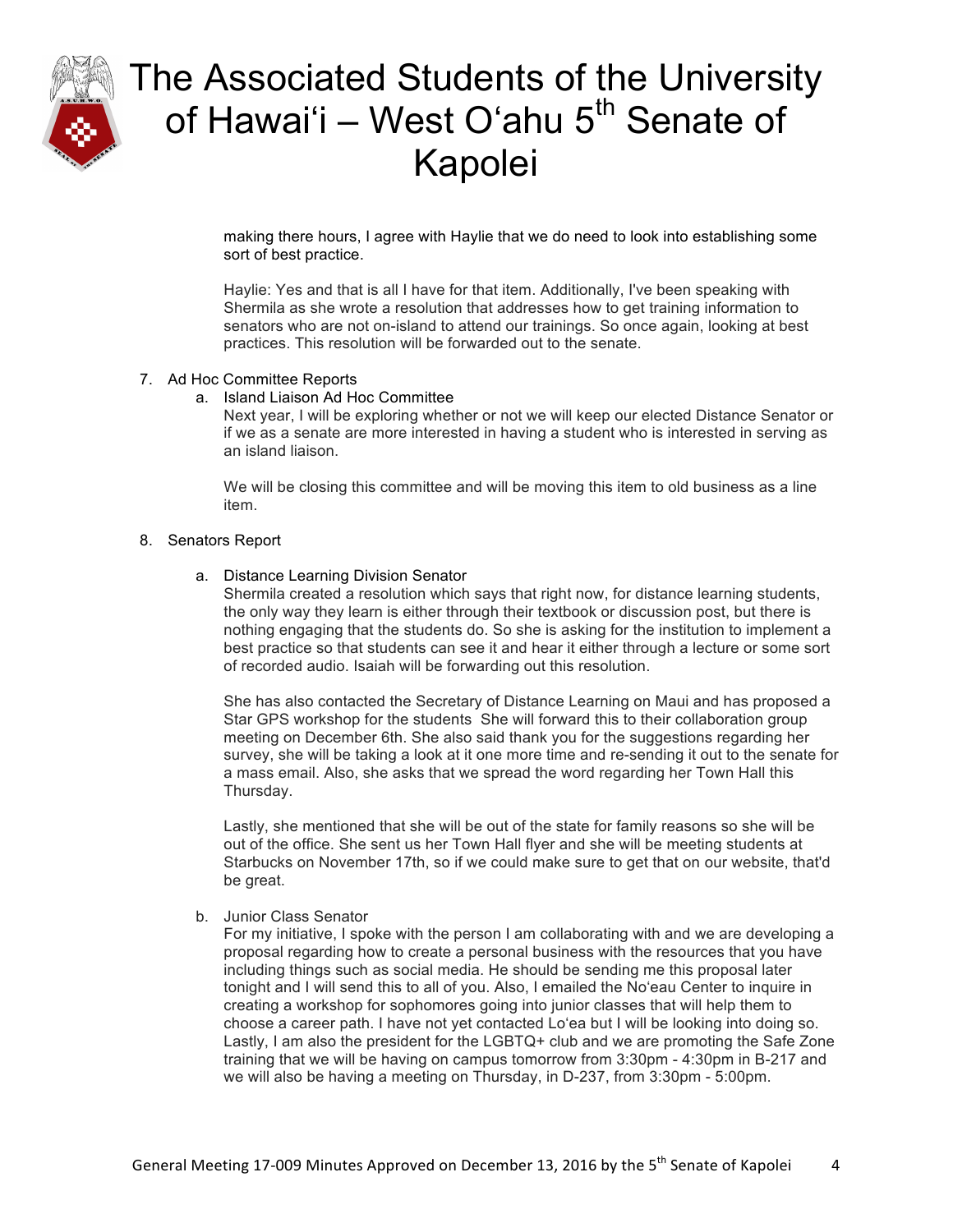

c. Sophomore Class Senator

Thank you to everyone that helped to facilitate the connect four game and survey questions. I will also be working on making a more permanent solution for the coins for the game. I am working on organizing all of the questions and answers on a google doc as well as a physical binder. My hope is to provide senate members with a resource containing information and possible initiative ideas. When the binder is complete, senate members can look at it in the office and add to it by putting more initiative ideas.

d. Freshman Class Senator

I emailed all freshman professors and got no responses. Therefore, I will just be printing our flyers to post around campus. I also spoke with a few freshman students in my HPST class who are willing to help me advertise my initiative.

Rouel: Kaʻiulani, Katrina, and myself teach SD courses for only freshman so we can also help send out your information.

e. Business Administration Division Senator I have a work meeting today that I won't be able to get out of so i will unfortunately be unable to make it to today's meeting.

If you could just forward the website www.biginterview.com to the rest of the guys to sign up for a free 7 Day trial and see if they find it useful. I have a phone meeting with the site on the 29th where they'll be able to provide more detail regarding their service and the results of their current clients.

f. Social Sciences Division Senator

As was mentioned by my proxy during our last meeting, I introduced my original initiative, which was to install trashcans throughout the parking lot in order to keep our school cleaner. But after further investigating, I decided to develop my initiative into keeping our campus a more smoke-free type zone. I then met with Isaiah and Joy who discussed with me a previous UHWO committee that was called together to address this same issue and my understanding is that their plans did not survive as there was no way to regulate smoking within our parking lot. With this in mind, I am pushing my initiative more towards giving people the resources to dispose of cigarettes buds correctly rather than telling them that smoking is not allowed. I looked over several different websites and the prices for those resources, whether it be a trash can with an ashtray on top or a post with a bud insert. My thinking is that if there is an ashtray on top of the trashcan, rainwater may flood the ashtray. This would be of great inconvenience to those in charge of disposing of this rubbish; therefore, I am more leaning towards installing the bins with posts to insert cigarettes buds.

Rouel: Because we only have two UHWO janitors, we cannot assume that they will be disposing of the trash. Therefore, we would need to arrange to present this idea to allocate another task to our custodians. Should they say no, we will need to have a backup plan.

g. Public Administration Division Senator Bella has emailed that she will not be here today, but she said that she is working on compiling a list of approved practicums.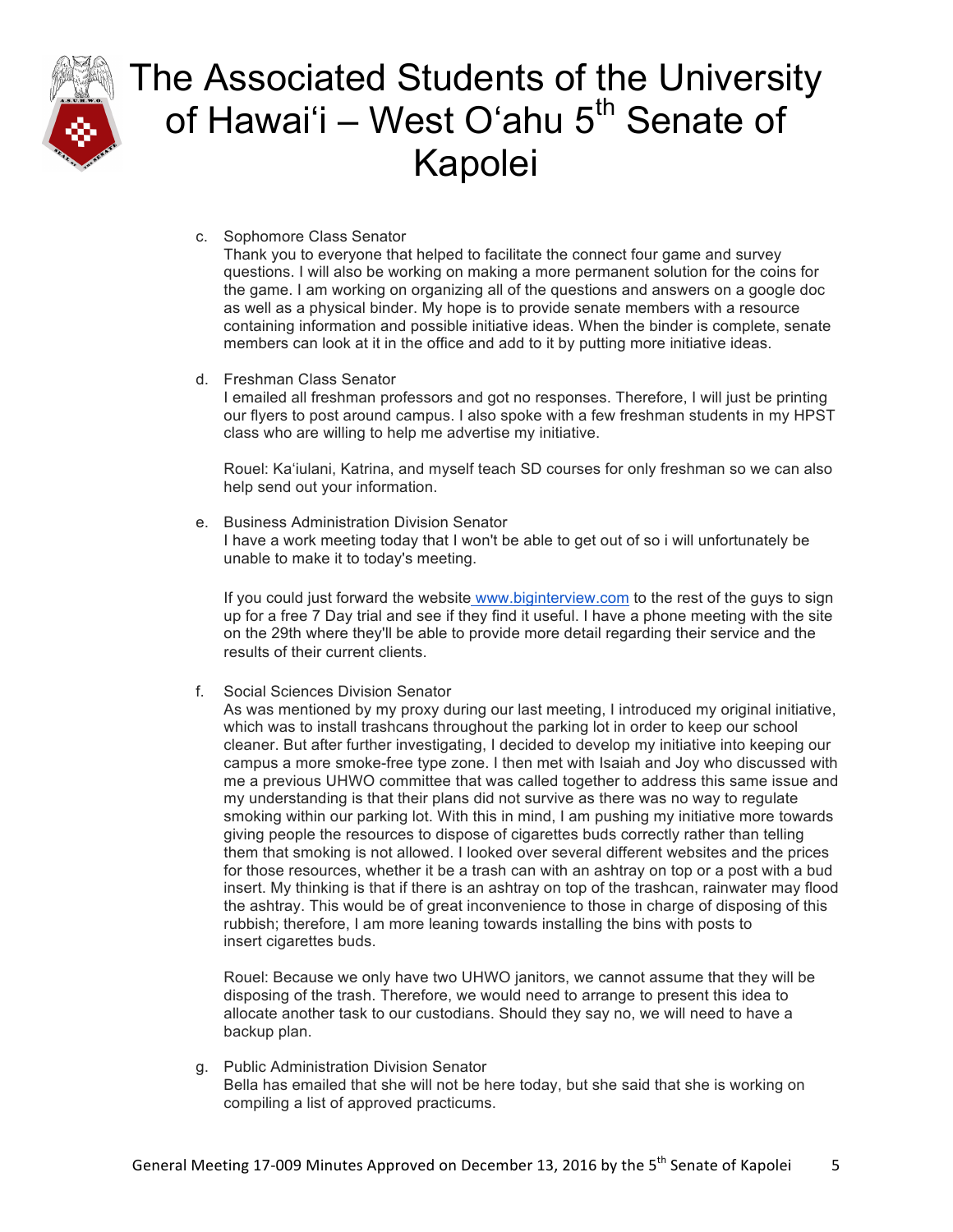

Haylie: As a side note, we currently do have a list of approve practicums.

h. Education Division Senator

I met with the education division department head, Heller, last Wednesday and I wanted to inform her about my monthly constituency meetings beginning this Thursday at 3pm and again on December 1st at 3pm. I wanted to make sure to involve her in the process so that she feels comfortable. She suggested that at these meetings I give students advice regarding how to access their Star and other basic things but I informed her that the main purpose of these meetings will be to collect student concerns and data. One of Heller's concerns is that she wants extensive and detailed data. We also talked about sending out a survey to all of the education students with specific questions about their concerns so that they may write them down; she would like to review the survey before I send them out.

Also, Haylie helped me ask about Star access for education advisors who are saying that they do not have access to Star when their students come to meet with them. They said that they are working on giving that access to all advisors and are waiting on a response from the UHWO technology sector. Heller also informed me that often times when students go to see an academic advisor, they are given different information from what faculty advisors are saying.

When I spoke with some professors, they informed me that student's not being able to continue on within their program is not unique to UHWO. This same thing happens at other campuses. But I spoke with graduates from other campuses and they've said that these types of road blocks do not happen to other campuses. There is a HYPE leadership conference this weekend and I will be able to speak with those other campus representatives in person so I will be asking them about whether or not they've encountered road blocks and how they've dealt with them.

Lastly, I met with a constituent and helped her to fill out the Praxis fee waiver and she suggested that I hold a workshop for filling out this waiver and offer it to all education students.

#### 9. Caucus Ambassador

Caucus had a special meeting this past Sunday to go over changes that have been made to the Constitution and By Laws. We've finished looking over the constitution and therefore, I've sent this out to the senate. We do still need to make revisions to the By Laws, which I've emailed to you folks as well. I, as UHWO representative, volunteered to look over the purpose and formats section of the By Laws so I also forwarded that to you folks. If you have any suggestions of changes to be made, please feel free to contact me.

I also learned at our meeting this Sunday that there was a post-election incident that happened on campus that was resolved by Vice Chancellor Oliveira. President Lassner sent an email blast stating that there will be no tolerance for any negative post-election activity.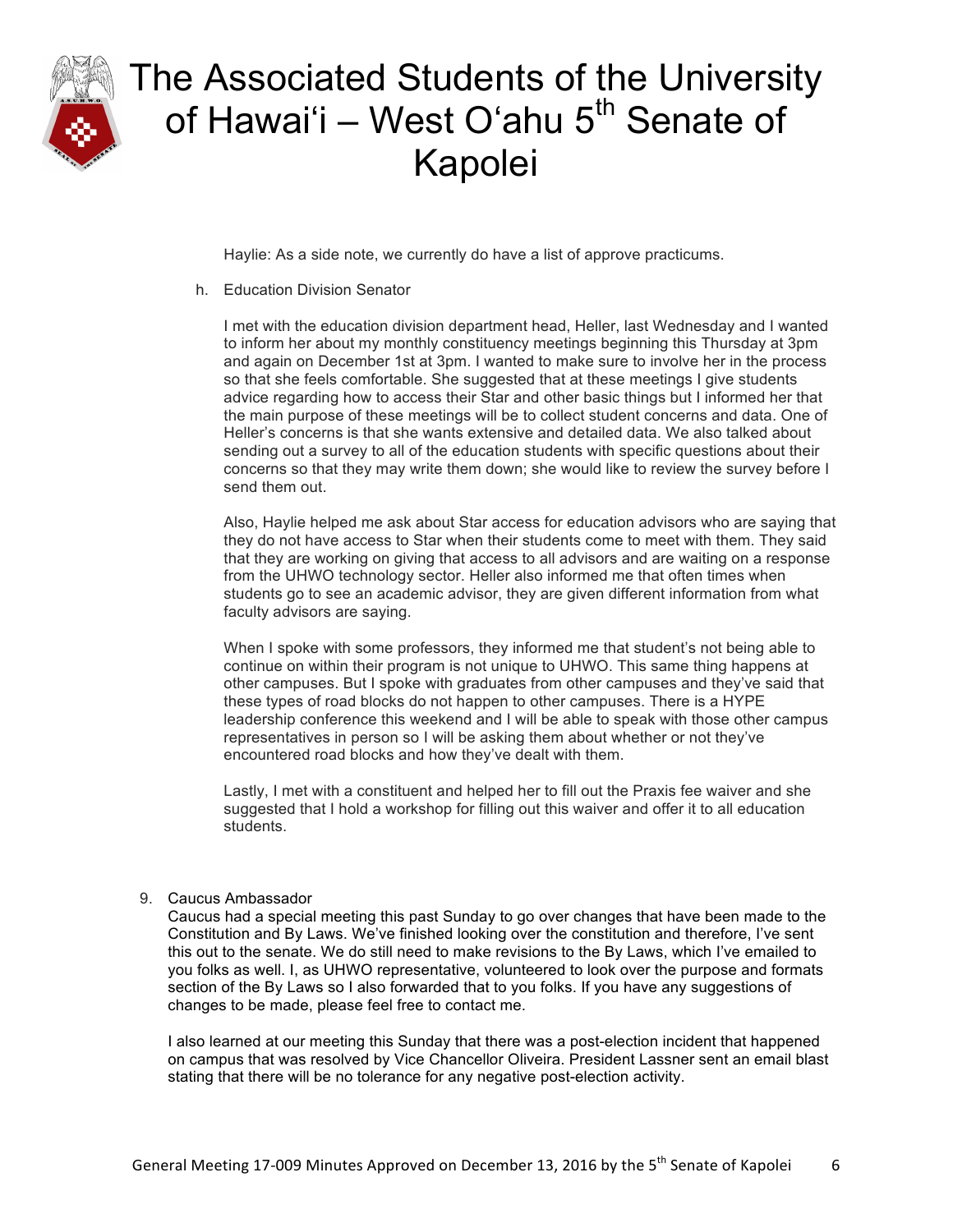

I also spoke with UH Director of Government Relations Stephanie Kim and she said that she is able to present the Legislative Process 101 presentation Tuesday, November 29<sup>th</sup>, from 3:00pm – 5:00pm. She included Wendy Tatsuno, who is the Director of Government Relations for our campus to join us on that day so I also extended an email invitation to her as well. The date and time are set, I am just working on reserving a room. Hopefully we will be having the training in this room, but I have not yet heard back regarding my reservation.

As far as the meeting we will be hosting on February  $4<sup>th</sup>$ , I will be sending in a room request today to make sure that we secure C225 and I will find food vendors that we could possibly order from and I will be bringing those quotes to our next meeting.

Lastly, my constituency meetings will be held Wednesday, November  $30<sup>th</sup>$ , Friday, December  $2<sup>nd</sup>$ , and Tuesday, December  $6<sup>th</sup>$  from 1:00pm – 2:00pm in the library room B231.

- 10. Campus Committee Report
	- a. Communications Committee

I attended the Communications Committee meeting last week during Fall Fest and we discussed promoting the Vice Chancellor Talk Story event and when I discussed this with the chair of the committee, she mentioned that the purpose of the communications committee has slightly wavered but as we've now designated a new Chancellor, the purpose of this committee can be re-evaluated.

- b. Transportation Committee No new updates. The next meeting will be on December  $2^{nd}$ .
- c. Technology Committee No new updates.
- d. Health Committee No new updates.
- e. Strategic Planning Committee

In our last committee meeting, we designated members to be responsible for certain parts of the strategic plan. My assigned responsibility was to speak with Kevin about his position and how he is doing with his part of the plan and I've also been trying to meet with Judy in order to figure out where she is at with Student Affairs. After meeting with Judy, I plan to also meet with Rouel.

f. Chancellor's Search Committee This committee will probably be reconvened as we now know who are new chancellor may be, after the approval of the Board of Regents. President Lassner has given his recommendation and I will give you folks an update if they do convene another meeting.

#### **Unfinished Business**

1. Fall Fest

Thank you all for attending Fall Fest. We did have a good turnout and received lots of feedback from our constituents. It was good to implement the action plan but to make it work, we'll need to make sure that everyone participates and gets involved.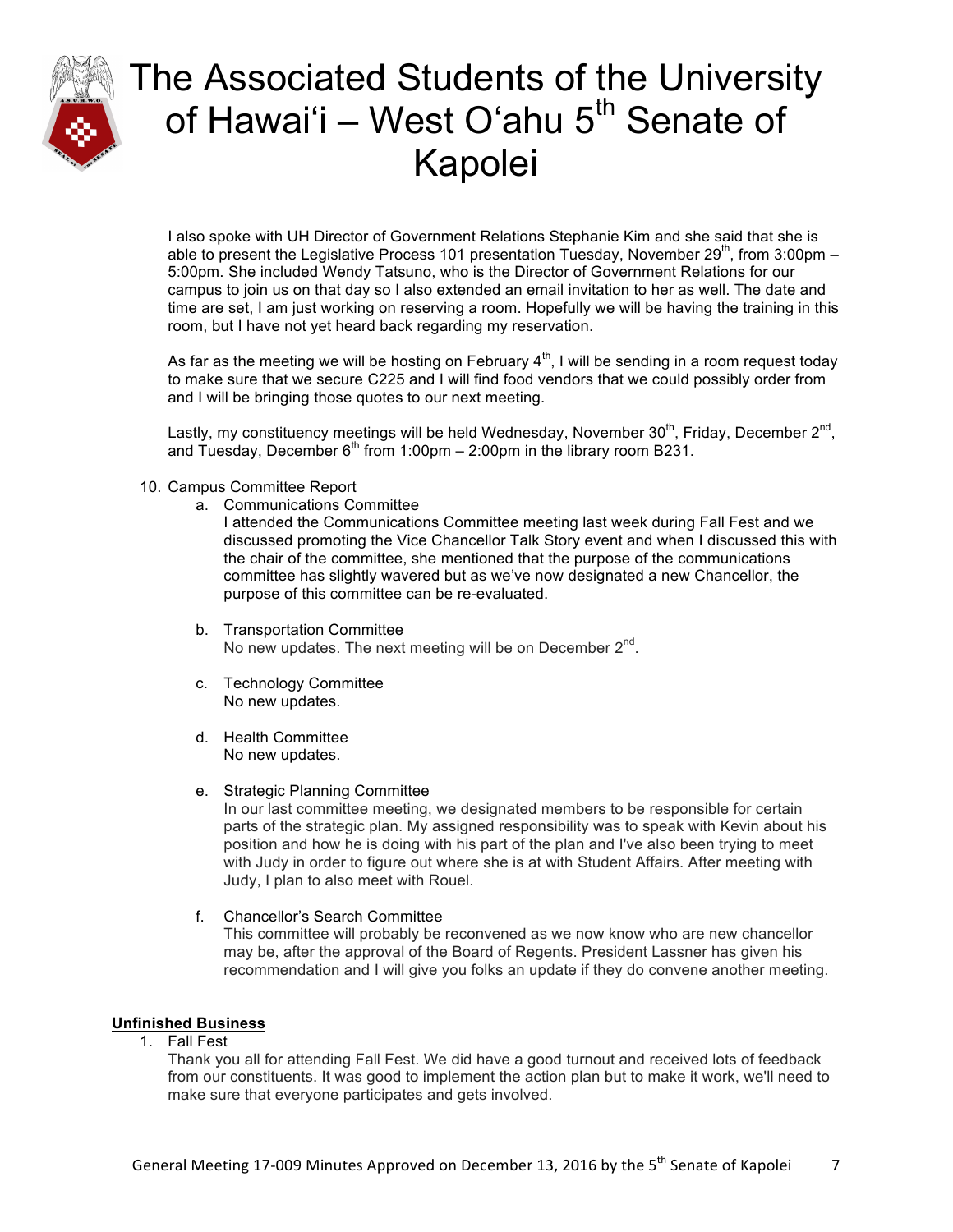

### 2. Senate Trainings

The date for our Senate Training has been set for November 21st from 5:00pm - 7:00pm. Please make sure to be there as this is a mandatory event. We will also be having our Legislative Process training on November 29th from 3:00pm - 5:00pm. This too is a mandatory event.

### 3. Student Survey Roll Out Committee

I will be going tomorrow to the committee meeting. I will need to consult with the head of the committee and receive permission to send the senate the minutes from this meeting. Therefore, I will give you folks the minutes as soon as I can.

### 4. Town Hall

Today was the first day of our Meet and Greet Town Hall; Isaiah, Kyle, and Bella were there today. So just a reminder, when you folks go to do your Town Halls, take our ASUHWO banner, stones, and pamphlets. Tomorrow will be a busy day so the first person to go to the table should set up.

### 5. Pueo Student Awards

The idea would have been to give two metals per category, but no one has been nominated for the Distinguished Service Award, which is an award predominately given to ASUHWO members who serve in the senate. With that being said, I received all nominations and only six people were nominated for awards. The nominees for the Volunteerism Award are Jarlyza Moreko and Kaila Bolton. The nominees for the Appreciation Award are Sara Aiello, Dr. Cathy Ikeda, Dr. Gloria Niles, and Dr. Stephanie Kamai. I don't think any of these nominees have received this award before so we are fine.

### **Motion: To approve the awarding of the Volunteerism Award to Jarlyza Moreko.**

**Yeas(s):** [5] Vice President Culp, Treasurer Gustafson, Secretary Gould, Senator Nadres, Geronimo, Pineda, and Sioson **Nay(s):** [0] **Abstain(s):** Senator DeAngelo, Espinosa, and Haff

#### **Motion: To approve the awarding of the Volunteerism Award to Kaila Bolton.**

**Yeas(s):** [5] Vice President Culp, Treasurer Gustafson, Secretary Gould, Senator Geronimo, Pineda, and Sioson **Nay(s):** [0] **Abstain(s):** Senator DeAngelo, Espinosa, Nadres and Haff

#### **Motion: To approve the awarding of the Appreciation Award to Sara Aiello.**

**Yeas(s):** [5] Vice President Culp, Treasurer Gustafson, Secretary Gould, Senator Geronimo, Pineda, DeAngelo, Espinosa, Nadres, Haff and Sioson **Nay(s):** [0] **Abstain(s):** [0]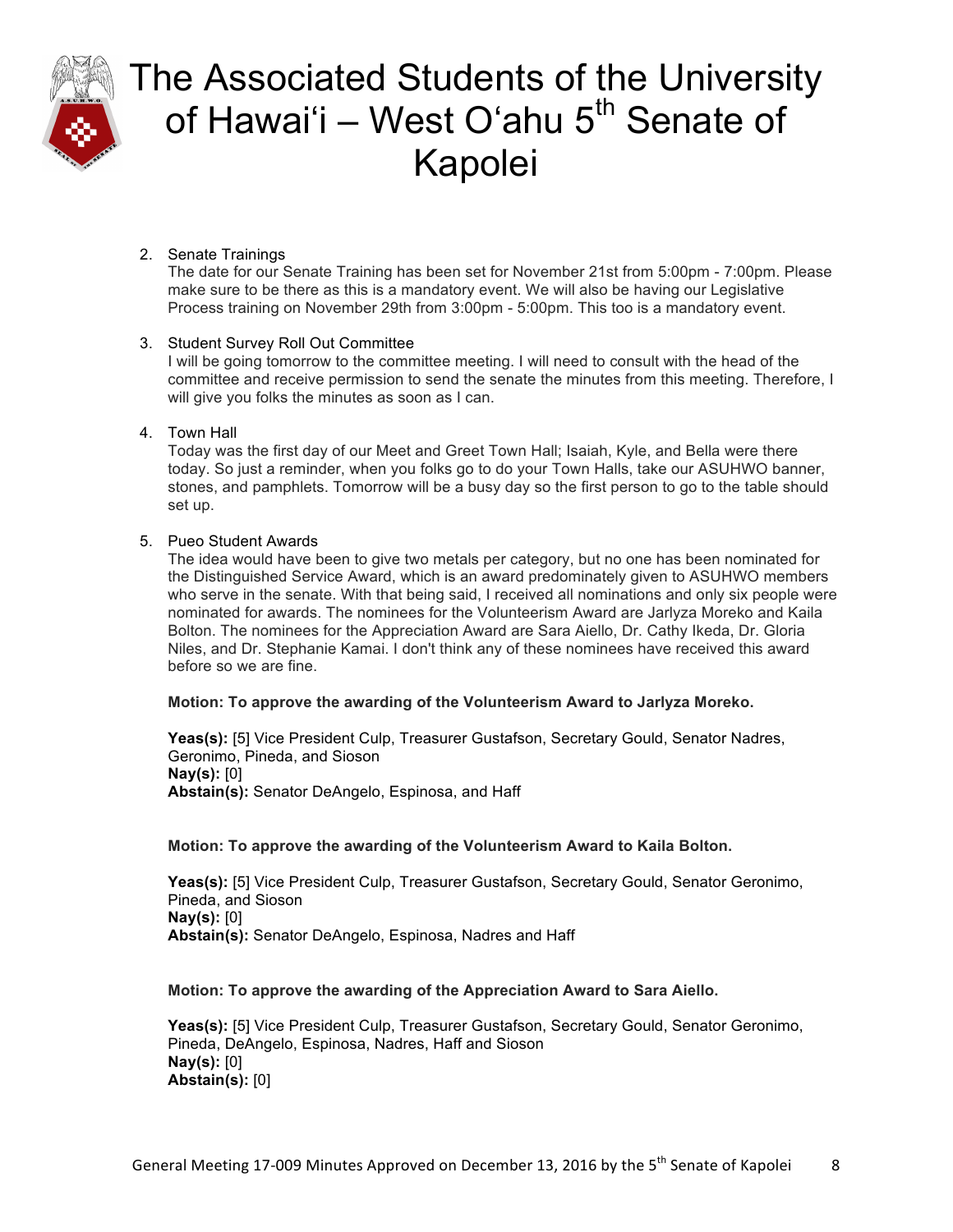

**Motion: To approve the awarding of the Appreciation Award to Cathy Ikeda.**

**Yeas(s):** [5] Vice President Culp, Treasurer Gustafson, Senator Geronimo, Pineda, DeAngelo, Espinosa, Nadres, Haff and Sioson **Nay(s):** [0] **Abstain(s):** Secretary Gould

### **Motion: To approve the awarding of the Appreciation Award to Gloria Niles.**

**Yeas(s):** [5] Vice President Culp, Treasurer Gustafson, Senator Geronimo, Pineda, DeAngelo, Espinosa, Nadres, Haff and Sioson **Nay(s):** [0] **Abstain(s):** Secretary Gould

### **Motion: To approve the awarding of the Appreciation Award to Stephanie Kamai.**

**Yeas(s):** [5] Vice President Culp, Treasurer Gustafson, Senator Geronimo, Pineda, DeAngelo, Espinosa, Nadres, Haff and Sioson **Nay(s):** [0] **Abstain(s):** Secretary Gould

The Pueo Awards Ceremony will be on Thursday, December  $1<sup>st</sup>$  from 3:00pm – 5:00pm. This event is not mandatory but it is highly encouraged to attend.

6. Ground Breaking Ceremony Allied Health and Admin Building This is an open, public event so please come and support.

### 7. Peer Review Sheets/ Stipend Form

At the bottom of this line item, there is a link for our Peer Review Forms. We will be filling this out now. This is for stipend procedure and reflect 25-percent of what you need to go towards your stipend. You need to meet 80-percent to qualify for your stipend. For your information, people who have not met their hours are Bella and Gabe.

### **New Business**

1. Issue of Professional Liability Insurance.

I've forwarded everyone the email that I received from the Faculty Senate Chair, Dr. Rosenfeld. The concern is that students who are going for Senior Practicum need to have insurance. The forwarded proposal excludes education students from insurance because of an NEA clause where they need to pay for their own insurance for the membership for the union. I contacted Christina Goole who is in charge of the committee and had relayed this to the Faculty Senate Chair Dr. Rosenfeld and she mentioned that they are trying to implement this in Fall 2017 and she also said that this will affect all students except education students who already pay a separate fee to take the internship class. So it is similar to a health fee where UHWO would charge students a registration fee when registering for a 490 class.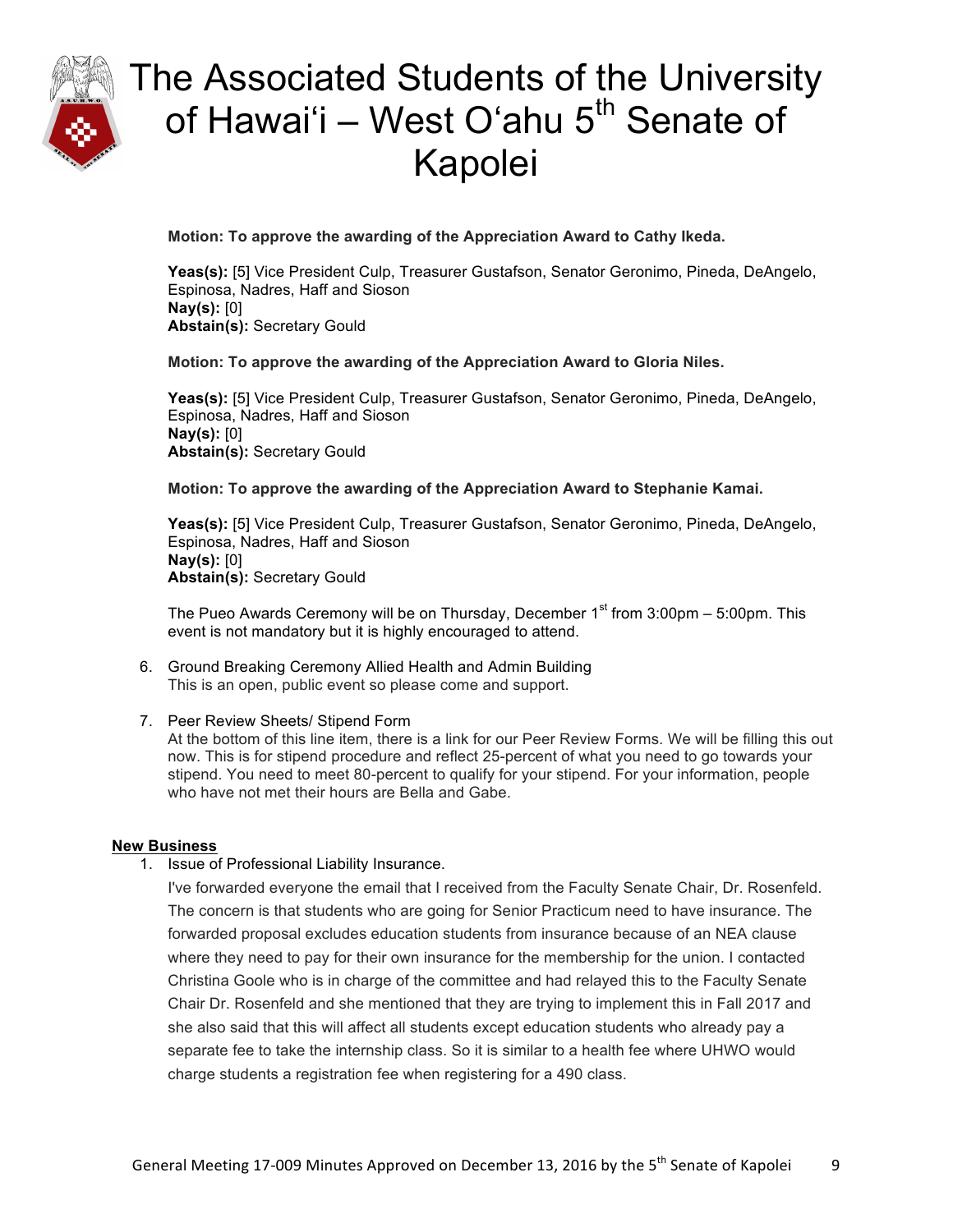

Rouel: Currently all campuses within the UH system with the exception of UHWO require students to purchase professional liability insurance either on their own through your program professional organization or students are charged a registration fee when taking a 490 course so they're saying they are requiring the students to pay. We do not yet know if it is a bulk or on their own. Currently, UHWO hasn't required this fee so they have not been following risk management guidelines. Therefore, in keeping in accordance with this guideline, in making sure that whoever is on the practicum sites that our students have this professional liability to protect the students.

Isaiah: This will be required of all 490 classes for all majors. I will need to speak with Dr. Rosenfeld regarding when he needs ASUHWOs vote.

Elizabeth: With that being said, questions we will ask is where is the liability insurance coming from? And how much will students be charged?

### **Announcements and Open Forum**

Lehua: I will not be in attendance for our last meeting as I will be off Island.

Elizabeth: I will also be off island but I do plan on calling in for the meeting.

Kyle: I will also be off island.

Joy: Selena turned in her travel request form on time so she is just waiting on her itinerary for this meeting so hopefully she is able to attend.

**Meeting Adjournment at 4:54pm Motioned by: Haylie Culp Seconded by: Lehua Gould**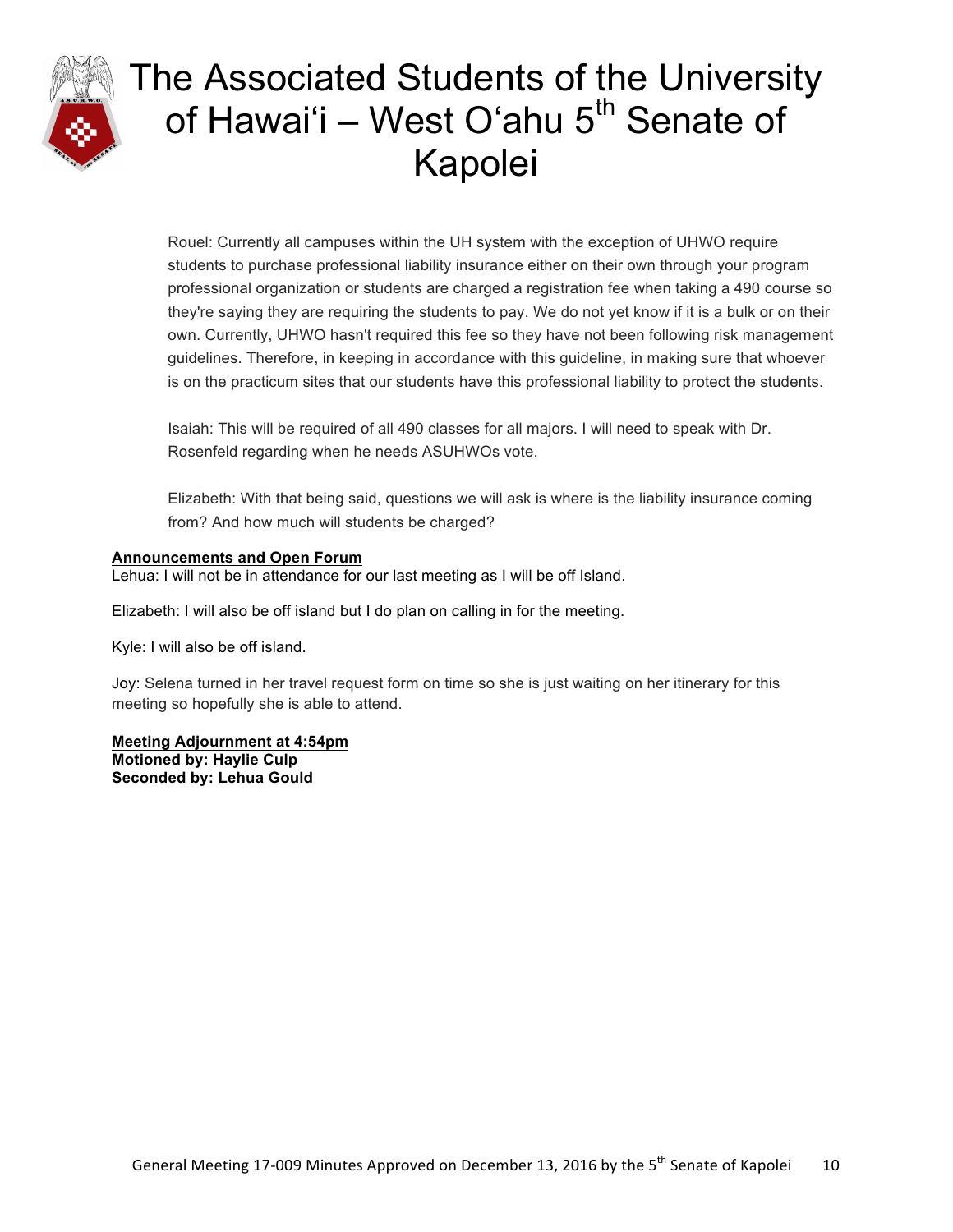

### **Voting Record**

| Voting Record for General Meeting 17-009, Approval<br>of Agenda and Minutes: To Approve Agenda for GM<br>17-009 |     |     |         |                  |  |
|-----------------------------------------------------------------------------------------------------------------|-----|-----|---------|------------------|--|
| <b>Name</b>                                                                                                     | Yea | Nay | Abstain | Vote By<br>Proxy |  |
| Haylie<br>Culp                                                                                                  | X   |     |         | N/A              |  |
| Elizabeth<br>Gustafson                                                                                          | X   |     |         | N/A              |  |
| Lehua<br>Gould                                                                                                  | x   |     |         | N/A              |  |
| Christielove<br>Espinosa                                                                                        | x   |     |         | Yes              |  |
| Adryanna<br>DeAngelo                                                                                            | x   |     |         | N/A              |  |
| Kyle Nadres                                                                                                     | x   |     |         | N/A              |  |
| Gabe<br>Geronimo                                                                                                | X   |     |         | Yes              |  |
| <b>Brian Watson</b>                                                                                             | X   |     |         | N/A              |  |
| Isabella<br>Pineda                                                                                              | x   |     |         | Yes              |  |
| Lydia Haff                                                                                                      | X   |     |         | N/A              |  |
| Shermila<br>Sioson                                                                                              | x   |     |         | Yes              |  |

| Voting Record for General Meeting 17-009, Approval<br>of Agenda and Minutes: To Approve Minutes for GM<br>17-008 |     |     |         |                  |
|------------------------------------------------------------------------------------------------------------------|-----|-----|---------|------------------|
| Name                                                                                                             | Yea | Nay | Abstain | Vote By<br>Proxy |
| Haylie<br>Culp                                                                                                   | x   |     |         | N/A              |
| Elizabeth<br>Gustafson                                                                                           | X   |     |         | N/A              |
| Lehua<br>Gould                                                                                                   | X   |     |         | N/A              |
| Christielove<br>Espinosa                                                                                         | x   |     |         | Yes              |
| Adryanna<br>DeAngelo                                                                                             | X   |     |         | N/A              |
| <b>Kyle Nadres</b>                                                                                               | X   |     |         | N/A              |
| Gabe<br>Geronimo                                                                                                 | x   |     |         | Yes              |
| <b>Brian Watson</b>                                                                                              | X   |     |         | N/A              |
| Isabella<br>Pineda                                                                                               | x   |     |         | Yes              |
| Lydia Haff                                                                                                       | X   |     |         | N/A              |
| Shermila<br>Sioson                                                                                               | x   |     |         | Yes              |

| Voting Record for General Meeting 17-009, New |     |     |         |         |  |
|-----------------------------------------------|-----|-----|---------|---------|--|
| Business: To Approve the awarding of the      |     |     |         |         |  |
| Volunteerism Award to Jarlyza Moreko          |     |     |         |         |  |
| Name                                          | Yea | Nay | Abstain | Vote By |  |
|                                               |     |     |         | Proxy   |  |
| Haylie                                        | x   |     |         | N/A     |  |
| Culp                                          |     |     |         |         |  |
| Elizabeth                                     | x   |     |         | N/A     |  |
| Gustafson                                     |     |     |         |         |  |
| Lehua                                         | x   |     |         | N/A     |  |
| Gould                                         |     |     |         |         |  |
| Christielove                                  |     |     | X       | Yes     |  |
| Espinosa                                      |     |     |         |         |  |
| Adryanna                                      |     |     | X       | N/A     |  |
| DeAngelo                                      |     |     |         |         |  |
| <b>Kyle Nadres</b>                            | X   |     |         | N/A     |  |
|                                               |     |     |         |         |  |
| Gabe                                          | X   |     |         | Yes     |  |
| Geronimo                                      |     |     |         |         |  |
| Isabella                                      | x   |     |         | Yes     |  |
| Pineda                                        |     |     |         |         |  |
| Lydia Haff                                    |     |     | X       | N/A     |  |
| Shermila                                      | x   |     |         | Yes     |  |
| Sioson                                        |     |     |         |         |  |

| Voting Record for General Meeting 17-009, New |
|-----------------------------------------------|
| Business: To Approve the awarding of the      |
| Volunteerism Award to Kaila Bolton            |

| Name                     | Yea | Nay | Abstain | Vote By<br>Proxy |
|--------------------------|-----|-----|---------|------------------|
| Haylie<br>Culp           | x   |     |         | N/A              |
| Elizabeth<br>Gustafson   | x   |     |         | N/A              |
| Lehua<br>Gould           | X   |     |         | N/A              |
| Christielove<br>Espinosa |     |     | X       | Yes              |
| Adryanna<br>DeAngelo     |     |     | X       | N/A              |
| <b>Kyle Nadres</b>       |     |     | X       | N/A              |
| Gabe<br>Geronimo         | x   |     |         | Yes              |
| Isabella<br>Pineda       | x   |     |         | Yes              |
| Lydia Haff               |     |     | X       | N/A              |
| Shermila<br>Sioson       | x   |     |         | Yes              |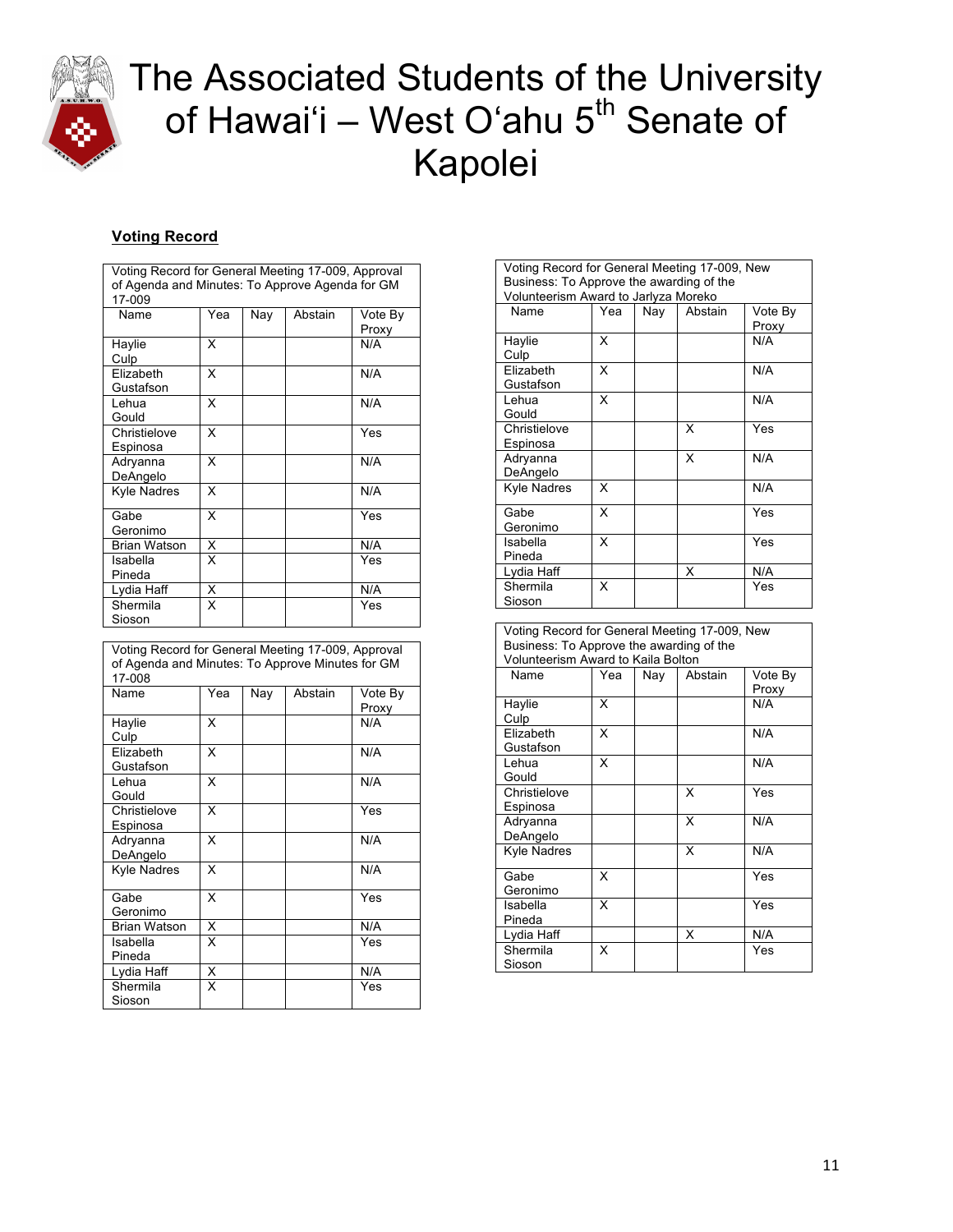

| Voting Record for General Meeting 17-009, New |     |     |         |         |  |  |
|-----------------------------------------------|-----|-----|---------|---------|--|--|
| Business: To Approve the awarding of the      |     |     |         |         |  |  |
| Appreciation Award to Sara Aiello             |     |     |         |         |  |  |
| Name                                          | Yea | Nay | Abstain | Vote By |  |  |
|                                               |     |     |         | Proxy   |  |  |
| Haylie                                        | x   |     |         | N/A     |  |  |
| Culp                                          |     |     |         |         |  |  |
| Elizabeth                                     | X   |     |         | N/A     |  |  |
| Gustafson                                     |     |     |         |         |  |  |
| Lehua                                         | x   |     |         | N/A     |  |  |
| Gould                                         |     |     |         |         |  |  |
| Christielove                                  | x   |     |         | Yes     |  |  |
| Espinosa                                      |     |     |         |         |  |  |
| Adryanna                                      | X   |     |         | N/A     |  |  |
| DeAngelo                                      |     |     |         |         |  |  |
| <b>Kyle Nadres</b>                            | x   |     |         | N/A     |  |  |
|                                               |     |     |         |         |  |  |
| Gabe                                          | x   |     |         | Yes     |  |  |
| Geronimo                                      |     |     |         |         |  |  |
| Isabella                                      | X   |     |         | Yes     |  |  |
| Pineda                                        |     |     |         |         |  |  |
| Lydia Haff                                    |     |     |         | N/A     |  |  |
| Shermila                                      | x   |     |         | Yes     |  |  |
| Sioson                                        |     |     |         |         |  |  |

| Voting Record for General Meeting 17-009, New |     |     |         |         |  |
|-----------------------------------------------|-----|-----|---------|---------|--|
| Business: To Approve the awarding of the      |     |     |         |         |  |
| Appreciation Award to Cathy Ikeda             |     |     |         |         |  |
| Name                                          | Yea | Nay | Abstain | Vote By |  |
|                                               |     |     |         | Proxy   |  |
| Haylie                                        | x   |     |         | N/A     |  |
| Culp                                          |     |     |         |         |  |
| Elizabeth                                     | x   |     |         | N/A     |  |
| Gustafson                                     |     |     |         |         |  |
| Lehua                                         |     |     | X       | N/A     |  |
| Gould                                         |     |     |         |         |  |
| Christielove                                  | x   |     |         | Yes     |  |
| Espinosa                                      |     |     |         |         |  |
| Adryanna                                      | X   |     |         | N/A     |  |
| DeAngelo                                      |     |     |         |         |  |
| Kyle Nadres                                   | X   |     |         | N/A     |  |
|                                               |     |     |         |         |  |
| Gabe                                          | x   |     |         | Yes     |  |
| Geronimo                                      |     |     |         |         |  |
| Isabella                                      | X   |     |         | Yes     |  |
| Pineda                                        |     |     |         |         |  |
| Lydia Haff                                    | X   |     |         | N/A     |  |
| Shermila                                      | x   |     |         | Yes     |  |
| Sioson                                        |     |     |         |         |  |

| Voting Record for General Meeting 17-009, New |
|-----------------------------------------------|
| Business: To Approve the awarding of the      |
| Appreciation Award to Gloria Niles            |

| Name               | Yea | Nay | Abstain | Vote By |
|--------------------|-----|-----|---------|---------|
|                    |     |     |         | Proxy   |
| Haylie             | X   |     |         | N/A     |
| Culp               |     |     |         |         |
| Elizabeth          | X   |     |         | N/A     |
| Gustafson          |     |     |         |         |
| Lehua              |     |     | x       | N/A     |
| Gould              |     |     |         |         |
| Christielove       | x   |     |         | Yes     |
| Espinosa           |     |     |         |         |
| Adryanna           | x   |     |         | N/A     |
| DeAngelo           |     |     |         |         |
| <b>Kyle Nadres</b> | x   |     |         | N/A     |
|                    |     |     |         |         |
| Gabe               | x   |     |         | Yes     |
| Geronimo           |     |     |         |         |
| Isabella           | X   |     |         | Yes     |
| Pineda             |     |     |         |         |
| Lydia Haff         |     |     |         | N/A     |
| Shermila           | x   |     |         | Yes     |
| Sioson             |     |     |         |         |
|                    |     |     |         |         |

| Voting Record for General Meeting 17-009, New |                                                                                   |     |         |                  |  |  |
|-----------------------------------------------|-----------------------------------------------------------------------------------|-----|---------|------------------|--|--|
|                                               | Business: To Approve the awarding of the<br>Appreciation Award to Stephanie Kamai |     |         |                  |  |  |
| Name                                          | Yea                                                                               | Nav | Abstain | Vote By<br>Proxy |  |  |
| Haylie<br>Culp                                | x                                                                                 |     |         | N/A              |  |  |
| Elizabeth<br>Gustafson                        | X                                                                                 |     |         | N/A              |  |  |
| Lehua<br>Gould                                |                                                                                   |     |         | N/A              |  |  |
| Christielove<br>Espinosa                      | x                                                                                 |     |         | Yes              |  |  |
| Adryanna<br>DeAngelo                          | X                                                                                 |     |         | N/A              |  |  |
| <b>Kyle Nadres</b>                            | x                                                                                 |     |         | N/A              |  |  |
| Gabe<br>Geronimo                              | X                                                                                 |     |         | Yes              |  |  |
| Isabella<br>Pineda                            | X                                                                                 |     |         | Yes              |  |  |
| Lydia Haff                                    | X                                                                                 |     |         | N/A              |  |  |
| Shermila<br>Sioson                            | x                                                                                 |     |         | Yes              |  |  |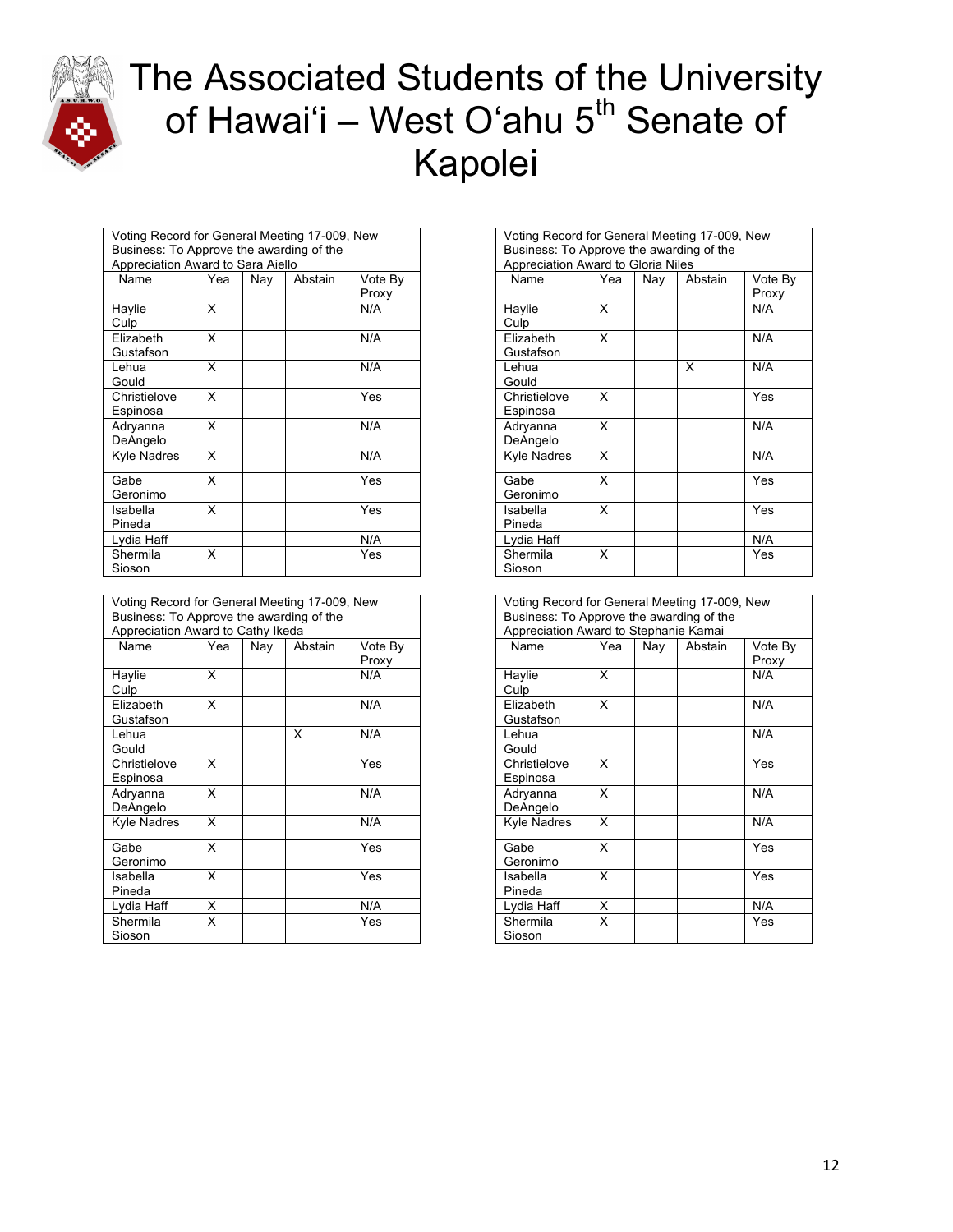

### **Appendix A: Activities Committee Report**

I believe fall fest had a very good turnout because many students approached our table and answered survey questions to get swag (thanks joy for taking initiative). A lot of survey questions were also answered with the connect four game.

The action plan was a great idea and the event was better organized with it. Since it is a new procedure, i know its hard to get right the first time. Since being the chair of the activities committee i did start off the action plan for this event, but as new senate members come on board they will each have a turn to start off the action plan as we go through events throughout the year. Please keep in mind that if we agree as a senate to do an event, each senate member must contribute to the making of the action plan. I.E taking initiative and saying what you are in charge of during your time slot at the event. its a google doc so all you have to do is put your name in. if you suggest activities to do at the event, put it in the action plan with details. Also, check the action plan because there may be task to complete in preparation for the event. And its always helpful to have an extra pair of eyes to edit the document and its content.

It has been brought to my attention that there was a senate member who did not attend their scheduled tabling time. I checked with the executive board to see if the person emailed or talked to any of them, but no one received anything. I don't feel its necessary to say names so I'm just going to put it out there for future events. We agreed as a senate and knew three weeks in advance that we were doing fall fest. It's a kakou thing, so even if you think theres enough people at the table, theres still contribution to be done. You make a commitment when sworn into office, you can't decide you won't table when you gave a time slot dedicated to serve your constituents. And not letting the executive board know or anyone know is disrespectful to the people trying to make this event a success, which is everyone. If you don't feel comfortable talking about the reason for not attending with senate members or the executive board, you can talk to Rouel. Or at least let one person know you won't be coming. There were only two senate members scheduled for this particular time slot and not having one senate member show up, leaves the other to table alone. Fortunately the one person left alone did not have to table alone because other senate members came to table extra hours (thank you to those for serving extra hours). We made it a 1 hour mandatory tabling for an event that was from 10:30-3:30. If you're a part of different clubs/organizations, you need to organize how much time you will give to each thing. If you need help with that, please ask around or look at other senate members that are juggling the senate and other clubs. I.E Haylie and Lizzy put their KDP Table next to ours so they could assist our table even if it wasn't their scheduled time. You could do the same. Everyone has been a part of this senate for a good amount of time now so there should no longer be excuses.